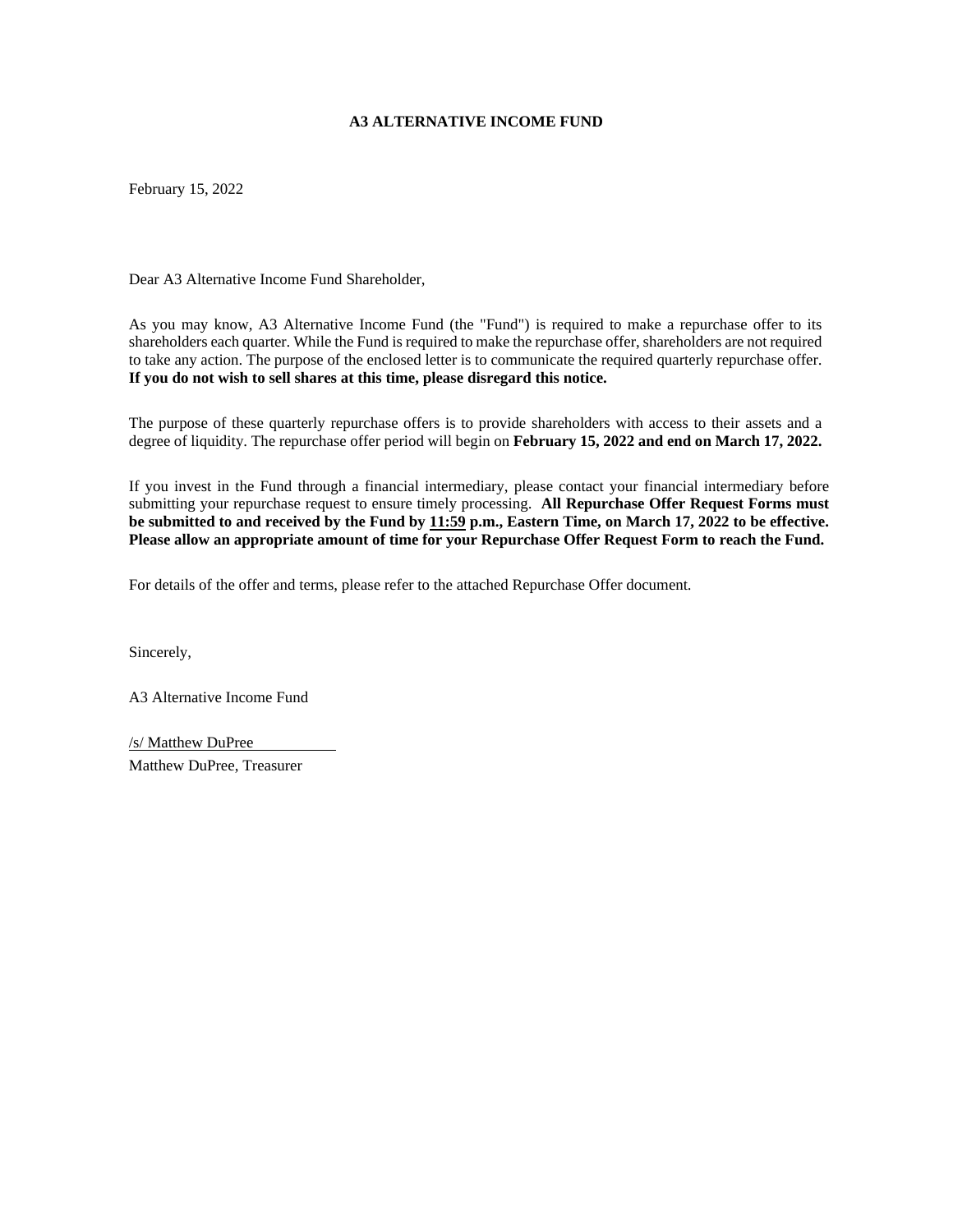### **A3 ALTERNATIVE INCOME FUND REPURCHASE OFFER**

- *1. The Offer*. A3 Alternative Income Fund ("Fund") is offering to repurchase, for cash, up to fifteen percent (15%) of its issued and outstanding shares at a price equal to the net asset value ("NAV") as of the close of regular business hours on the New York Stock Exchange on the Repurchase Pricing Date (defined below). The purpose of this offer is to provide a level of liquidity to shareholders given that no secondary market exists for these shares. This offer is not conditioned on the tender of any minimum number of shares. This offer is made subject to the terms and conditions made in this Repurchase Offer and the Fund's prospectus and statement of additional information.
- *2. Net Asset Value*. The NAV of the Fund on **February 8, 2022** was \$7.59 per share. The NAV at which the Fund will repurchase shares will not be calculated until the Repurchase Pricing Date (defined below). The NAV can fluctuate. Therefore, the NAV on the Repurchase Pricing Date may be higher or lower than the NAV stated above or the date on which you return your Repurchase Offer Request Form. The current NAV may be obtained by calling **877.774.7724** and asking for the most recent price. The shares of the Fund are not traded on any organized market or securities exchange.
- *3. Repurchase Request Deadline*. All Repurchase Offer Request Forms must be received in proper form by **11:59 p.m., Eastern Time, on March 17, 2022. Please allow an appropriate amount of time for your Repurchase Request Offer Form to reach the Fund.**
- *4. Repurchase Pricing Date*. The NAV used to calculate the repurchase price will be determined on **March 31, 2022** (the "Repurchase Pricing Date"). This may be higher or lower than the NAV on the date on which you return your Repurchase Offer Request Form.
- *5. Payment for Shares Repurchased*. The Fund will pay repurchase proceeds within seven (7) calendar days from the Repurchase Pricing Date. The Fund will not charge a repurchase fee. However, if your Shares are held for you by your broker-dealer, or for your retirement plan by your retirement plan trustee or otherwise by a nominee, such person may charge a transaction fee for submitting a repurchase request for you.
- *6. Increase in Number of Shares Repurchased*. Pro Rata Purchase. If shareholders tender for repurchase more than fifteen percent (15%) of the outstanding shares of the Fund, the Fund may, but is not required to, repurchase up to an additional two percent (2%). If the Fund determines not to repurchase an additional two percent (2%) or if more than seventeen percent (17%) of the shares are tendered, then the Fund will repurchase shares on a pro rata basis. However, the Fund may accept all shares tendered for repurchase by shareholders who own less than \$1,000 worth of shares and who tender all of their shares, before prorating other amounts tendered. There can be no assurance that the Fund will be able to repurchase all shares that each shareholder has tendered, even if all the shares in a shareholder's account are tendered. In the event of an oversubscribed offer, the Fund may not be able to repurchase all shares that you tender and you may have to wait until the next quarterly repurchase offer to tender the remaining shares. Subsequent repurchase requests will not be given priority over other shareholder requests. You may be subject to NAV fluctuation during the period between quarterly repurchase offers.
- *7. Withdrawal or Modification*. Requests for the repurchase of shares may be withdrawn or modified at any time prior to **11:59 p.m., Eastern Time, on March 17, 2022.**
- *8. Suspension or Postponement of Repurchase Offer*. The Fund may suspend or postpone this Repurchase Offer only by a vote of a majority of the members of the Board of Trustees, including a majority of the independent Trustees, and only in the following limited circumstances:
	- *(a)* if making or effecting the repurchase offer would cause the Fund to lose its status as a regulated investment company under the Internal Revenue Code;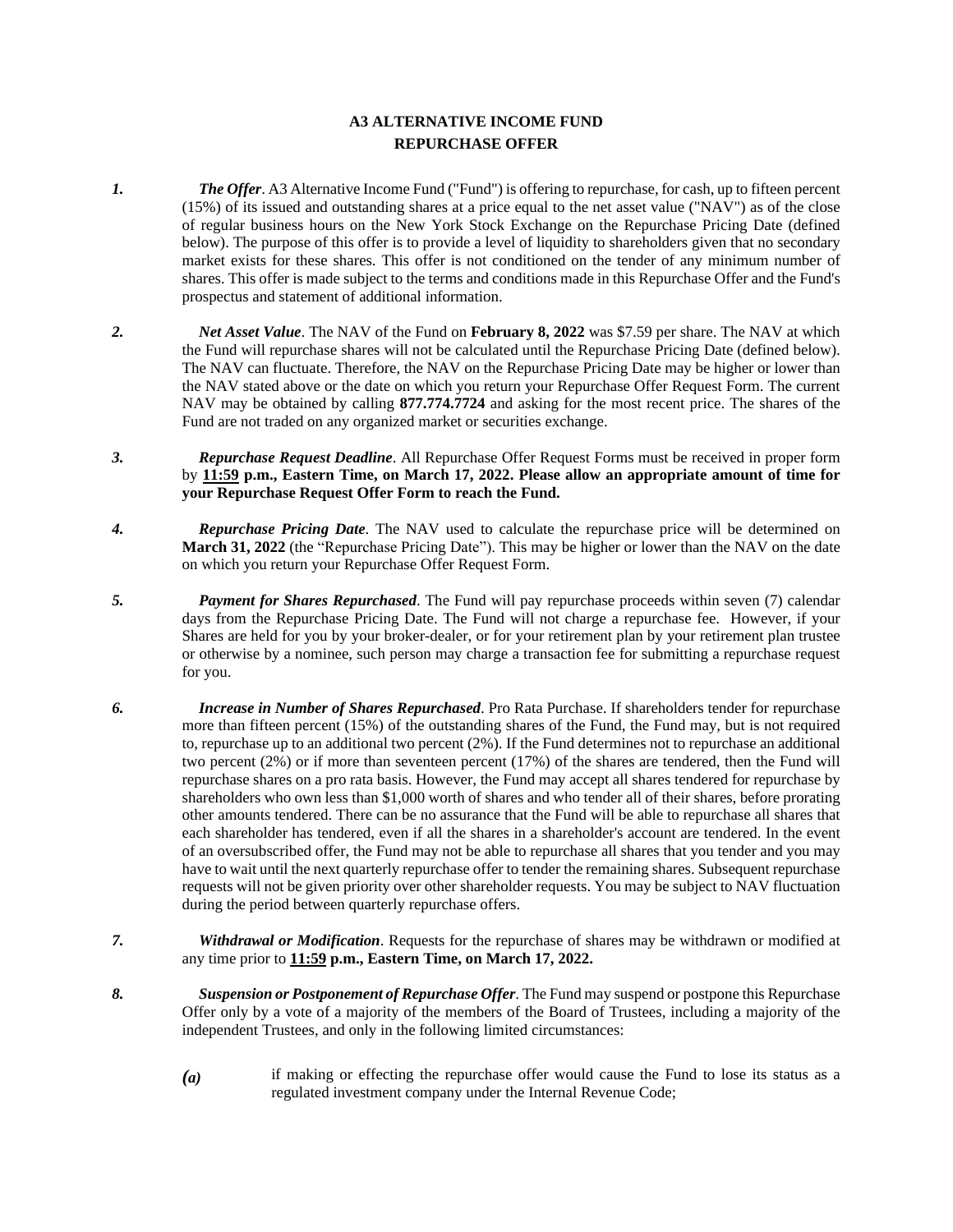- *(b)* for any period during which the New York Stock Exchange or any market on which the securities owned by the Fund are principally traded is closed, other than customary weekend and holiday closings, or during which trading in such market is restricted;
- *(c)* for any period during which an emergency exists as a result of which disposal by the Fund of securities owned by it is not reasonably practicable, or during which it is not reasonably practicable for the Fund fairly to determine the value of its net assets; or
- *(d)* for such other periods as the Securities and Exchange Commission may by order permit for the protection of shareholders of the Fund.
- *9. Tax Consequences*. You should review the tax information in the Fund's prospectus and statement of additional information and consult your tax adviser regarding any specific consequences, including state and local tax consequences, of participating in the repurchase. Generally, any tender of shares to the Fund would be treated as a taxable event and any gain or loss would be treated as a capital gain or loss, either short or long term, depending on the length of time the shares have been held by the shareholder.
- *10. Documents in Proper Form*. All questions as to validity, form, eligibility (including time and receipt) and acceptance of repurchase of shares will be determined by the Fund in its sole discretion. The determination by the Fund shall be final and binding. The Fund reserves the absolute right to reject any or all repurchase of shares (even if such tenders are determined to be in good and proper form) and to refuse to accept for payment, purchase, or to pay for any shares if, in the opinion of Fund's counsel, accepting, purchasing or paying for such shares would be unlawful. The Fund also reserves the absolute right to waive any of the conditions of this offer or any defect in any repurchase of shares, whether generally or with respect to any particular shares or shareholders. The Fund's interpretations of the terms and conditions of this offer shall be final and binding. Unless waived, any defects or irregularities in connection with repurchases of shares must be corrected within such times as the Fund shall, in its absolute discretion, decide. Repurchases of shares will not be deemed to have been made until any defects or irregularities have been corrected or waived.

None of the Fund, A3 Financial Investments, LLC (the "Adviser"), UMB Fund Services, Inc. (the "Transfer Agent"), Foreside Fund Partners, LLC (the "Distributor"), nor any other person or entity is or will be obligated to give notice of any defects or irregularities in tenders, nor shall any of them incur any liability for failure to give any such notice.

None of the Fund, the Adviser, the Transfer Agent, nor the Distributor is or will be obligated to ensure that your financial consultant, or any broker/dealer or any other third party through which your shares may be held or registered, submits to you this Repurchase Offer or submits your tender of shares to the Fund on your behalf.

Neither the Fund nor its Board of Trustees makes any recommendation to any shareholder as to whether to tender or refrain from tendering shares. Each shareholder must make an independent decision as to whether or not to tender shares and, if so, how many shares to tender.

No person has been authorized to make any recommendation on behalf of the Fund as to whether shareholders should tender shares pursuant to this offer. No person has been authorized to give any information or to make any representations in connection with this offer other than those contained herein or contained in the Fund's prospectus or statement of additional information. If given or made, such recommendation and such information and representation may not be relied upon as having been authorized by the Fund.

#### If you purchased shares of the Fund through an investment adviser, broker or financial consultant, please contact *them for additional information about this offer.*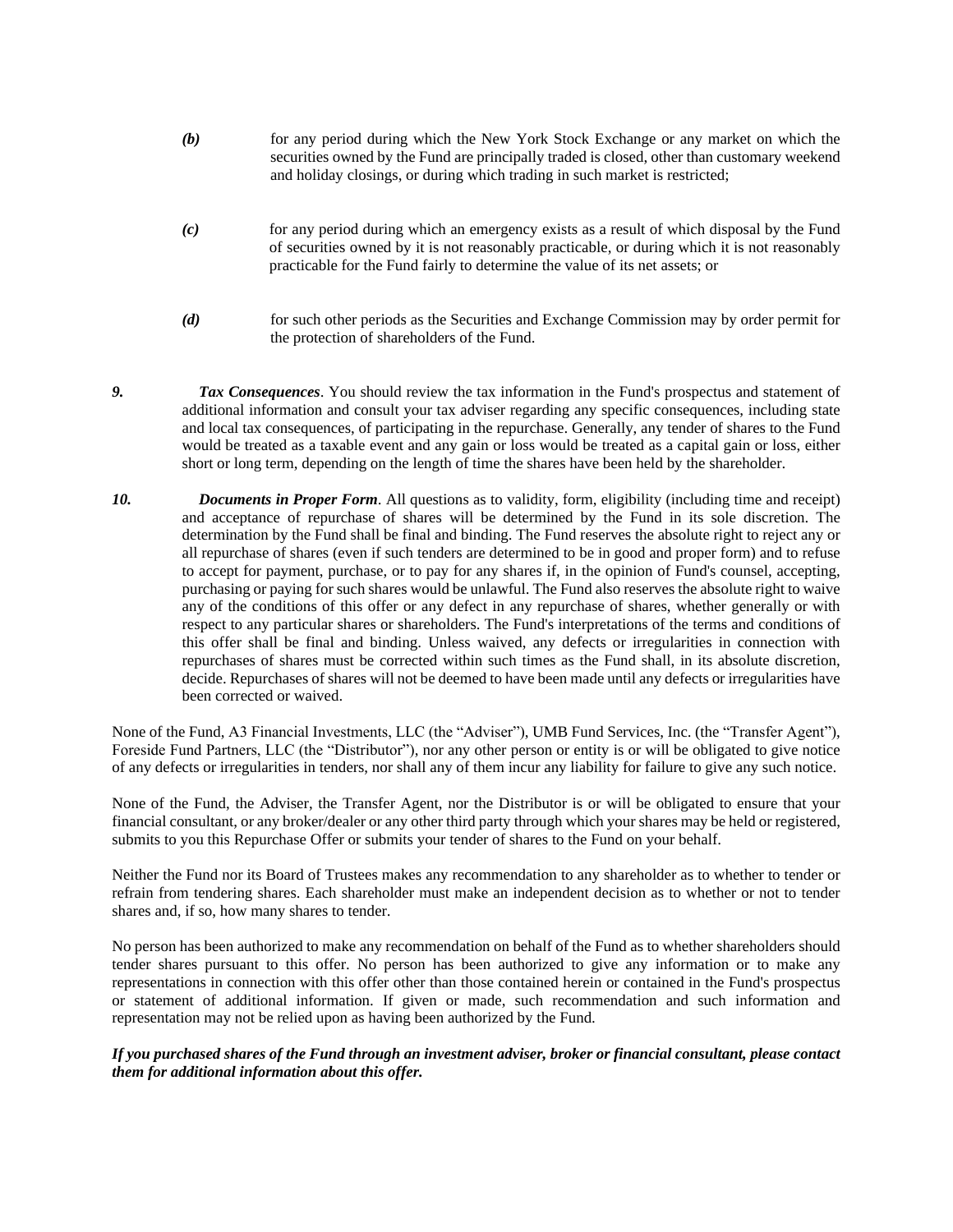### **A3 ALTERNATIVE INCOME FUND**

#### **REPURCHASE OFFER REQUEST FORM**

**Repurchase Pricing Date: March 31, 2022**

**Repurchase Request Deadline: March 17, 2022**

### **THIS FORM MUST BE COMPLETED AND RECEIVED BY 11:59 P.M., EASTERN TIME ON MARCH 17, 2022 FOR REPURCHASE REQUEST TO BE IN GOOD ORDER FOR PROCESSING.**

#### **PLEASE FAX OR MAIL TO:**

A3 Alternative Income Fund c/o UMB Fund Services 235 West Galena Street Milwaukee, [WI](http://www.secinfo.com/$/SEC/Registrants.asp?State=WI) 53212 Fax: 1- 816-860-3140

For Additional Information: Phone: 1-877-774-7724

### **PLEASE NOTE THAT THE SHARE AMOUNT SUBMITTED WITH THIS FORM MUST ALSO BE SUBMITTED VIA NSCC FUND/SERV ON THE REPURCHASE PRICING DATE.**

#### **PART 1 – NAME AND ADDRESS**

### **For Advisor Accounts ONLY**

Advisor Account #:

Advisor Name:

Advisor Email Address

Advisor Telephone Number:

#### **FOR CUSTODIAL ACCOUNTS ONLY (TDA)**

Custodial Account #:

Custodian Name: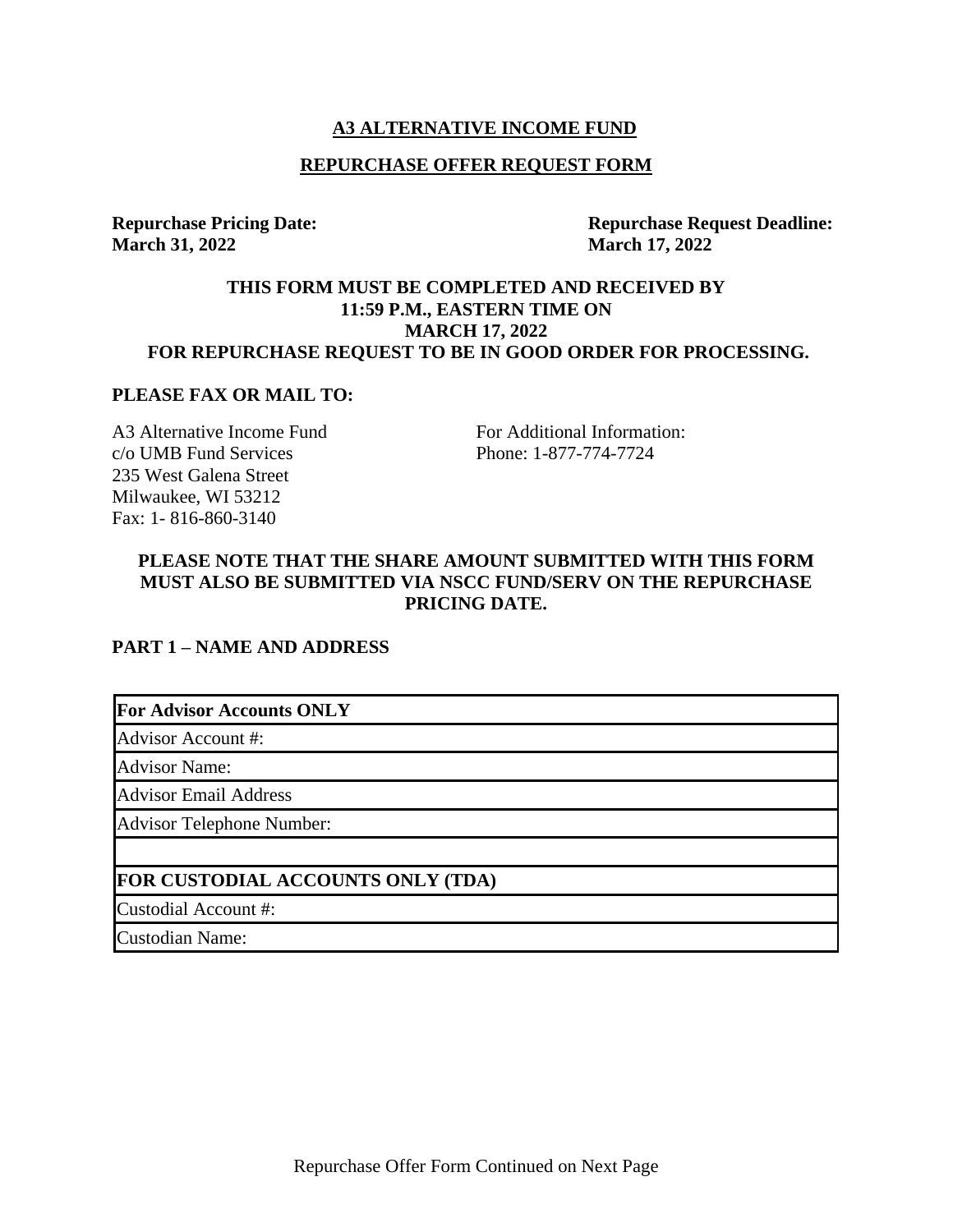## **PART 2 – AMOUNT OF SHARES OF THE FUND BEING REPURCHASED:**

| <b>Account/BIN Number</b> | <b>Account Registration/Shareholder Name</b> | <b>Share Quantity</b><br>(3 decimals) |
|---------------------------|----------------------------------------------|---------------------------------------|
|                           |                                              |                                       |
|                           |                                              |                                       |
|                           |                                              |                                       |
|                           |                                              |                                       |
|                           |                                              |                                       |

If all shares**\***, please check this box as well as include the actual share amount above - **□**

**\***All share requests will include any distributions reinvested between the time of paperwork being submitted and the Repurchase Date. Trades submitted via the NSCC on the Repurchase Date must include any reinvested shares.

## **REQUESTS TO WITHDRAW OR MODIFY ANY REQUEST TO REPURCHASE SHARES MAY BE SUBMITTED AT ANY TIME PRIOR TO 11:59 P.M., EASTERN TIME ON MARCH 17, 2022 BUT NOT THEREAFTER.**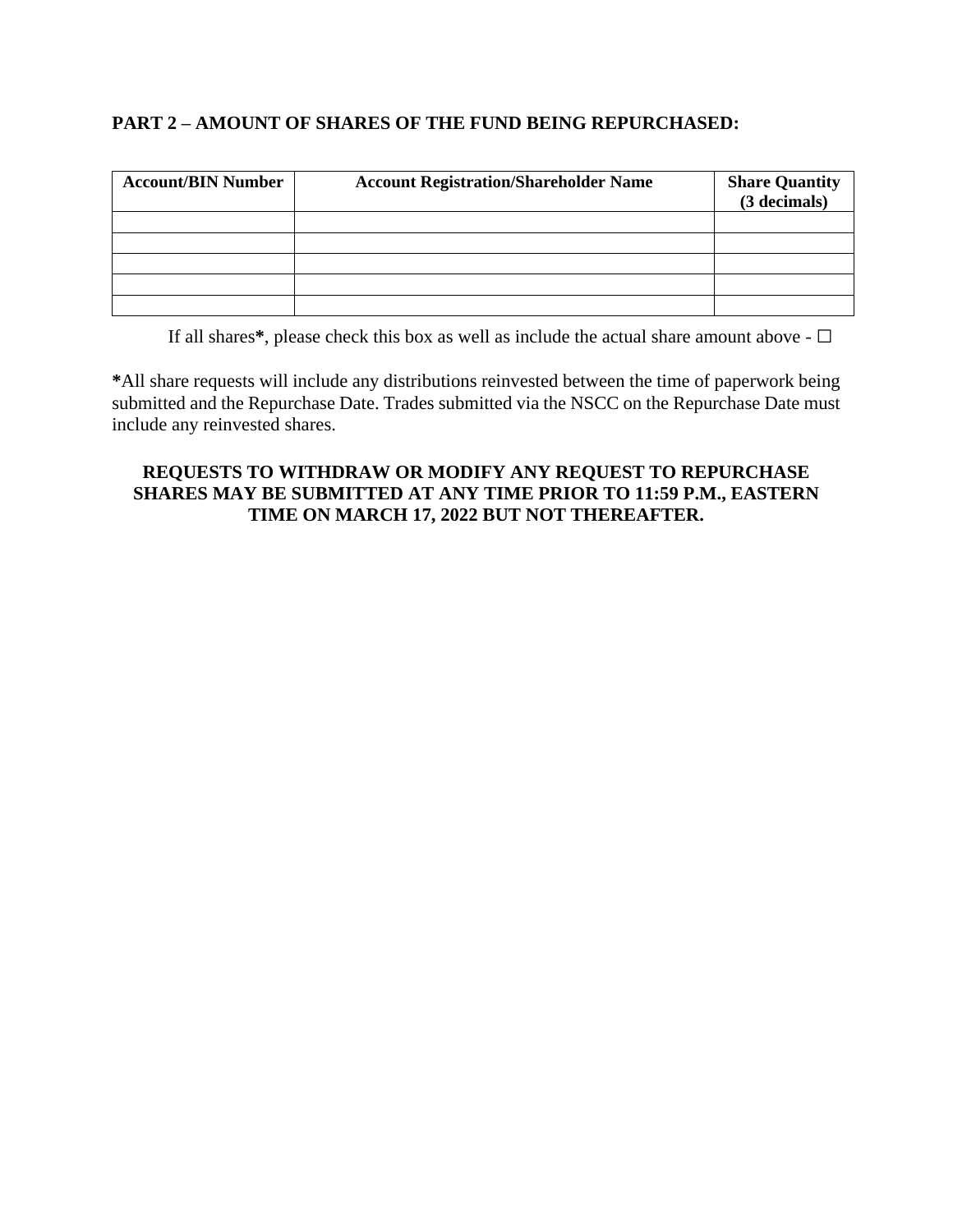# **A3 ALTERNATIVE INCOME FUND DIRECT SHAREHOLDER REPURCHASE OFFER REQUEST FORM**

### **Repurchase Pricing Date: March 31, 2022**

**Repurchase Request Deadline: March 17, 2022**

### **THIS FORM MUST BE COMPLETED AND RECEIVED BY 11:59 P.M., EASTERN TIME ON MARCH 17, 2022 FOR THIS REPURCHASE REQUEST TO BE IN GOOD ORDER FOR PROCESSING.**

#### **PLEASE FAX OR MAIL TO:**

A3 Alternative Income Fund c/o UMB Fund Services 235 West Galena Street Milwaukee, [WI](http://www.secinfo.com/$/SEC/Registrants.asp?State=WI) 53212 Fax: 1- 816-860-3140

For Additional Information: Phone: 1-877-774-7724

### **PART 1 – NAME AND ADDRESS**

| Account #:                                                             |  |
|------------------------------------------------------------------------|--|
|                                                                        |  |
| Full Account Registration Line 1:                                      |  |
| Full Account Registration Line 2:                                      |  |
| Address:                                                               |  |
|                                                                        |  |
| City, State, Zip<br>Social Security # or Taxpayer<br>Identification #: |  |
| Telephone Number:                                                      |  |

## **PART 2 – NUMBER OF SHARES OF THE FUND BEING REPURCHASED:**

Number of Shares:

If all shares**\***, please check this box as well as include the actual share amount above - **□**

**\***All share requests will include any distributions reinvested between the time of paperwork being submitted and the Repurchase Date. Trades submitted via the NSCC on the Repurchase Date must include any reinvested shares.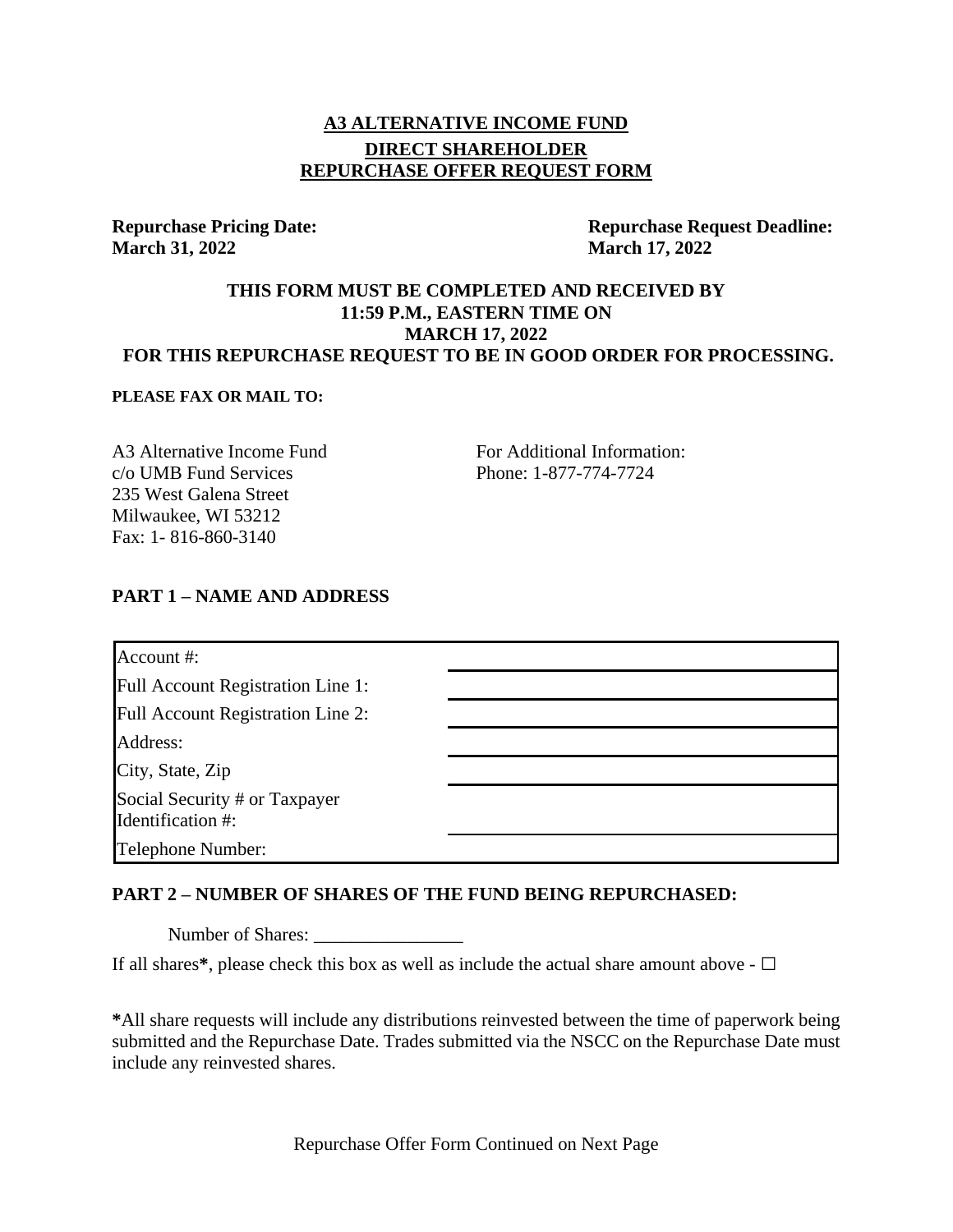# **PART 3 – PAYMENT**

### **Please choose your method of payment:**

- [ ] Deliver All Proceeds via Check to Shareholder Address
- [ ] Deliver All Proceeds to Bank Account on Record
- [ ] Deliver All Proceeds to New Bank Instructions (Must complete Part 5)

## **PART 4 — IRA INVESTORS ONLY**

Please indicate the reason for distribution. If none are chosen, the distribution code will be age based. If this is a transfer, please have the receiving Custodian complete a Transfer Form. **Fee**: A fee of \$50.00 will be charged on all accounts where a full redemption is made unless you have already paid the Annual IRA Maintenance Fee. If the fee applies, the amount distributed will be the amount requested, less the fee, unless the fee is paid in advance.

Reason for distribution: [ ] Pre-mature distribution-investor is under  $59\frac{1}{2}$ . [ ] Normal-investor is over 59<sup>1/2</sup> Roth IRA [ ] Nonqualified [ ] Qualified Other:

**Withholding Notice and Election (Form W-4P/OMB No. 1545-0074) Dept. of Treasury, Internal Revenue Service**

**If an election is not completed, IRS regulations require federal income tax to be withheld at a rate of 10% from your withdrawal. Withholding Election is not necessary for Roth accounts.**

**NOTICE:** The distributions you receive from your IRA are subject to federal income tax withholding unless you waive withholding. You may waive withholding on your IRA distribution by returning a signed and dated IRS Form W-4P, *Withholding Certificate for Pension or Annuity Payments*, or substitute Form W-4P to the Custodian. Withholding will apply to the total amount of the distribution, whether taxable or not.

**Election:** Unless a previous withholding election is in place, you indicate a different withholding amount below, or you waive withholding by indicating your election below, ten percent will be withheld from your IRA distribution. Check the appropriate box below

[ ] I do not want federal income tax withheld from my distribution from this account.

[ ] I want federal income tax of 10% withheld from my distribution from this account.

[ ] I want federal income tax of  $\_\%$  (between 10% and 99%) withheld from my distribution from this account.

If you waive withholding on your IRA distribution, or if you do not have enough federal income tax withheld from your IRA distribution, you may be responsible for payment of estimated tax. You may incur penalties under the estimated tax rules if your withholding and estimated tax payments are not sufficient. You are responsible for determining and paying all federal, and if

Repurchase Offer Form Continued on Next Page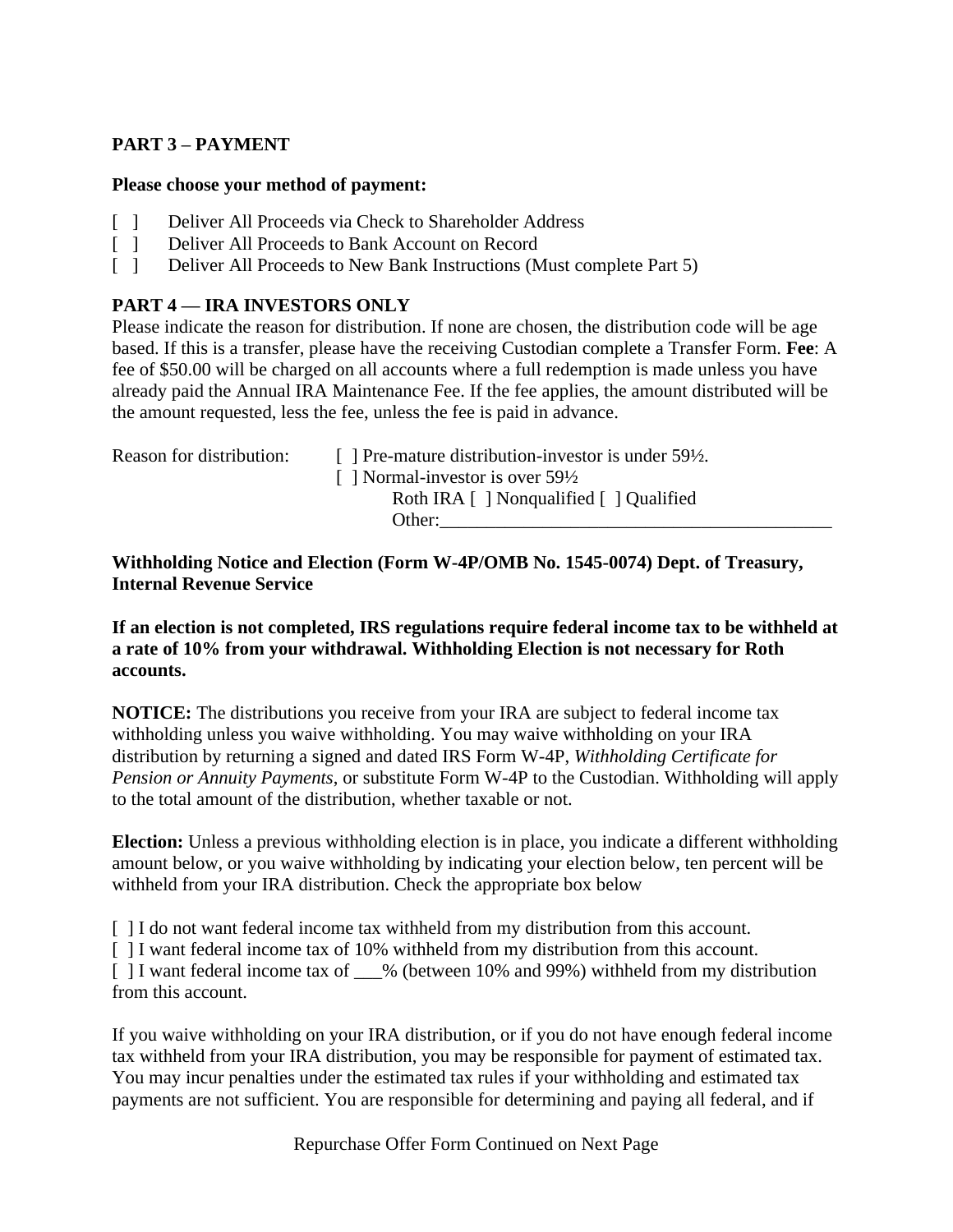applicable, state and local taxes on distributions from all IRAs you own. If you do not waive withholding or elect an alternative withholding amount, ten percent will be withheld from your nonperiodic IRA distribution. **Your election for accounts listed on this form is valid until you revoke it.** You may change your withholding election by completing another Form W-4P or substitute. If you are a non-resident alien, you may not use Form W-4P to withhold income tax or to waive withholding.

## **State Tax Withholding Election**

Unless you waive state taxes below, state taxes will also be withheld if, at the time of your distribution, your address is within one of the mandatory withholding states.

[ ] I do not want state income tax withheld from my distribution from this account.

Please refer to the list of mandatory state withholding rates included on the Tax Withholding Information Addendum. To obtain a copy of the addendum, please visit the Fund's website, or contact a shareholder services representative at the number below. You may change your state withholding election on your IRA distribution by submitting the change in writing to the Custodian. Please contact a tax professional regarding the possible tax implications prior to making a redemption request.

## **PART 5 – NEW BANK INSTRUCTIONS**

### **(Medallion Signature Guarantee Required\* if this Part is completed)**

| <b>Bank Name:</b>                            |  |
|----------------------------------------------|--|
| <b>ABA Routing Number:</b>                   |  |
| <b>Credit to:</b>                            |  |
| Name(s) on Bank Account:                     |  |
| <b>Bank Account Number:</b>                  |  |
| <b>For Further Credit to:</b>                |  |
| Name(s) on Investors Account:                |  |
| <b>Investor Account Number at</b><br>Broker: |  |

## **\*PLACE MEDALLION SIGNATURE GUARANTEE BELOW:**